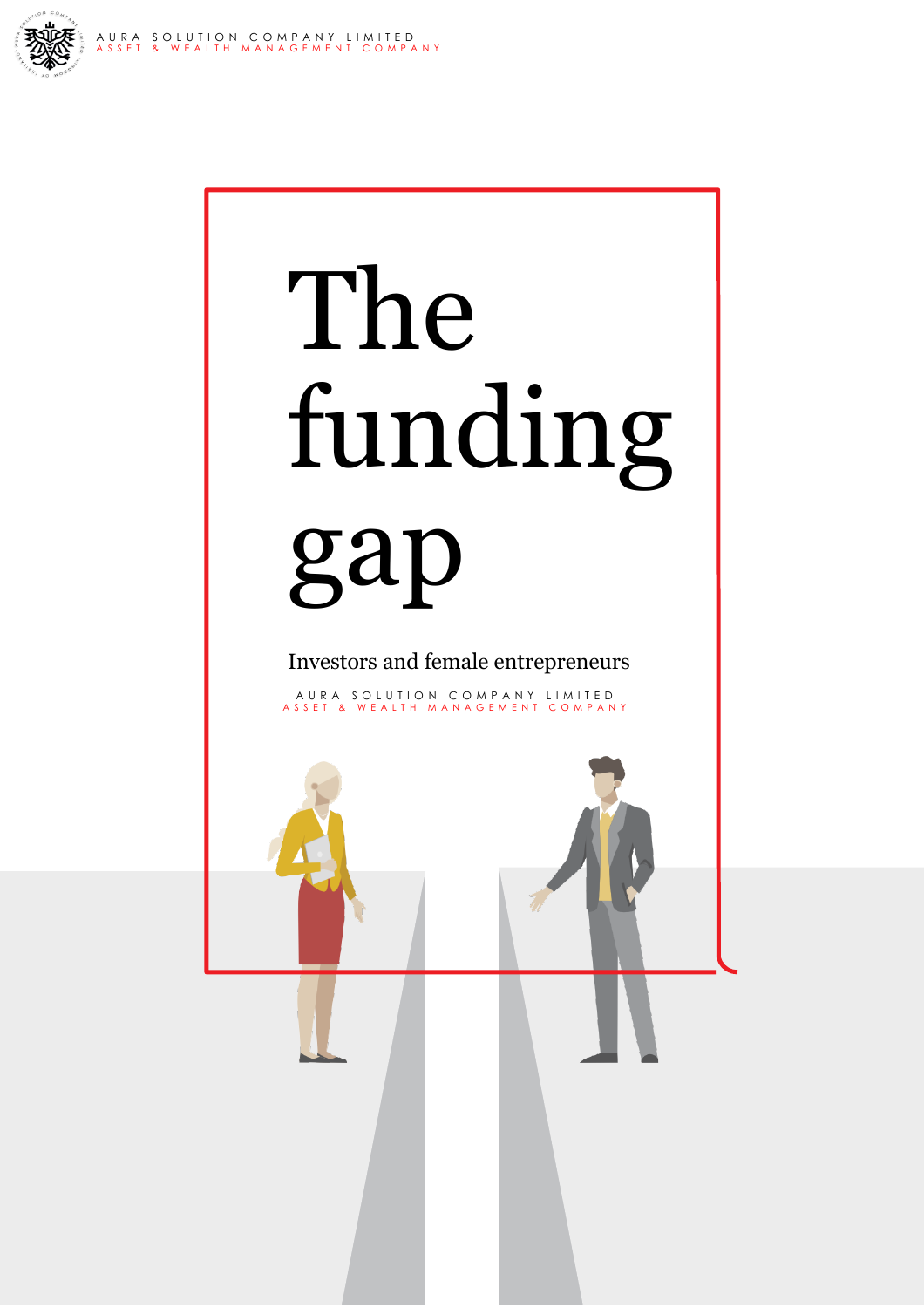

### The numbers speak for themselves…

There have been numerous studies as well as a plethora of media coverage on the funding gap that exists between women entrepreneurs and their male counterparts. This greater awareness is helpful, but the stark reality is women entrepreneurs, particularly those of color and those living in developing countries, do not have equal access to funding. The numbers speak for themselves:



 $2\%$ 

In the US, only 2% of investments in start-ups are for women-led ventures, despite the fact that 38% of start-up founders are women.<sup>1</sup>



Another research paper suggests that less than 3% of funding goes to companies with a female CEO. Less than 0.2% of all venture capital (VC) funding goes to female entrepreneurs of color.2



86%

Eighty-six percent of all venture capital- funded businesses have no women in management positions.3

## USD 213,000

The median investment by equity investors is nearly USD 1 million in general, but only USD 213,000 for womenowned businesses. 5

2%

In Europe, only 2% of VC capital goes to all-female teams, while 5% goes to mixed-gender teams.6

## < 1p

For every GBP 1 of VC investment in the UK, all-female founders receive less than 1p, all-male founder teams 89p, and mixed-gender teams 10p.7

|  |  | . |  |  |  |  |  |  |
|--|--|---|--|--|--|--|--|--|
|  |  | . |  |  |  |  |  |  |
|  |  | . |  |  |  |  |  |  |
|  |  | . |  |  |  |  |  |  |
|  |  | . |  |  |  |  |  |  |
|  |  | . |  |  |  |  |  |  |

## USD 50 million

Top female founders raise sAuratantially less money than their male counterparts— USD 50 million versus USD 226 million—and achieve lower valuations for their companies— USD 65.5 million versus USD 400.4 million. Moreover, 87% of top founders are on all- male founding teams.4





### $11\%$

Start-ups with a woman on their founding or leadership team receive only 11% of **seed financing** and only 5% of later- stage venture capital in emerging markets.<sup>8</sup>

## USD 42 billion

In Africa, the **estimated funding gap**  for women entrepreneurs stands at around USD 42 billion.9

 $7\% \rightarrow 2\%$ 

As a percentage, more women are funded in early rounds, with female-only businesses receiving 7% of seed funding, 5% of series A, 3% of series B, and 2% of series C+

Female/male co-founded start-ups receive 14%, 10%, 13%, and 10% respectively.10

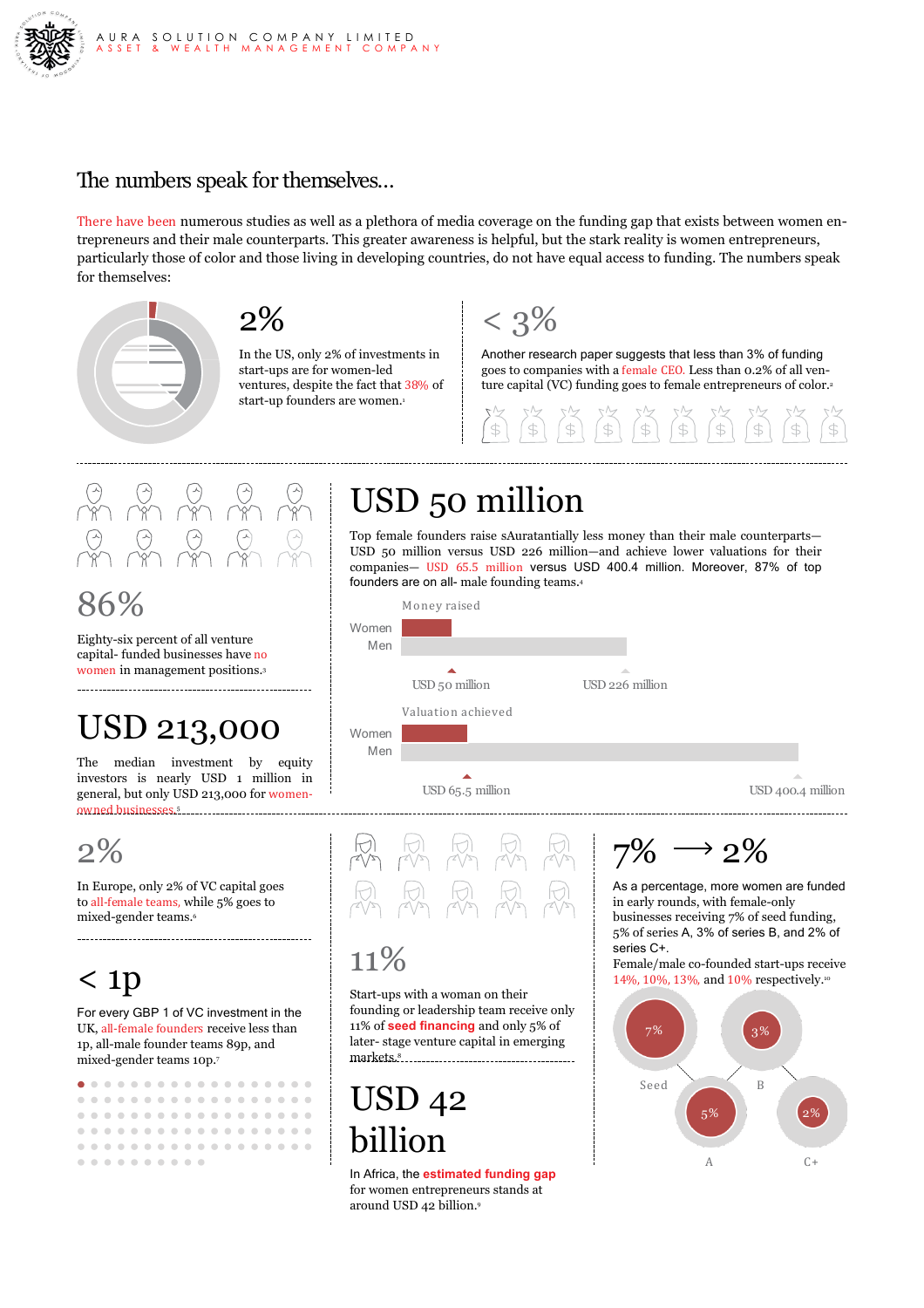

## **Contents**

 $O5$ Why does this matter?



- 05 How funding affects the success of a start-up
- 06 Why should we be interested in this discrepancy?





- 08 Network and the " Like me" effect
- 09 Differences in expressed ambition and expectations
- 10 Gender stereotypes

## 12

Taking action: What can be done



- 12 How to prepare and pitch
- 13 Leveling the playing field
- 13 Alternative sources of funding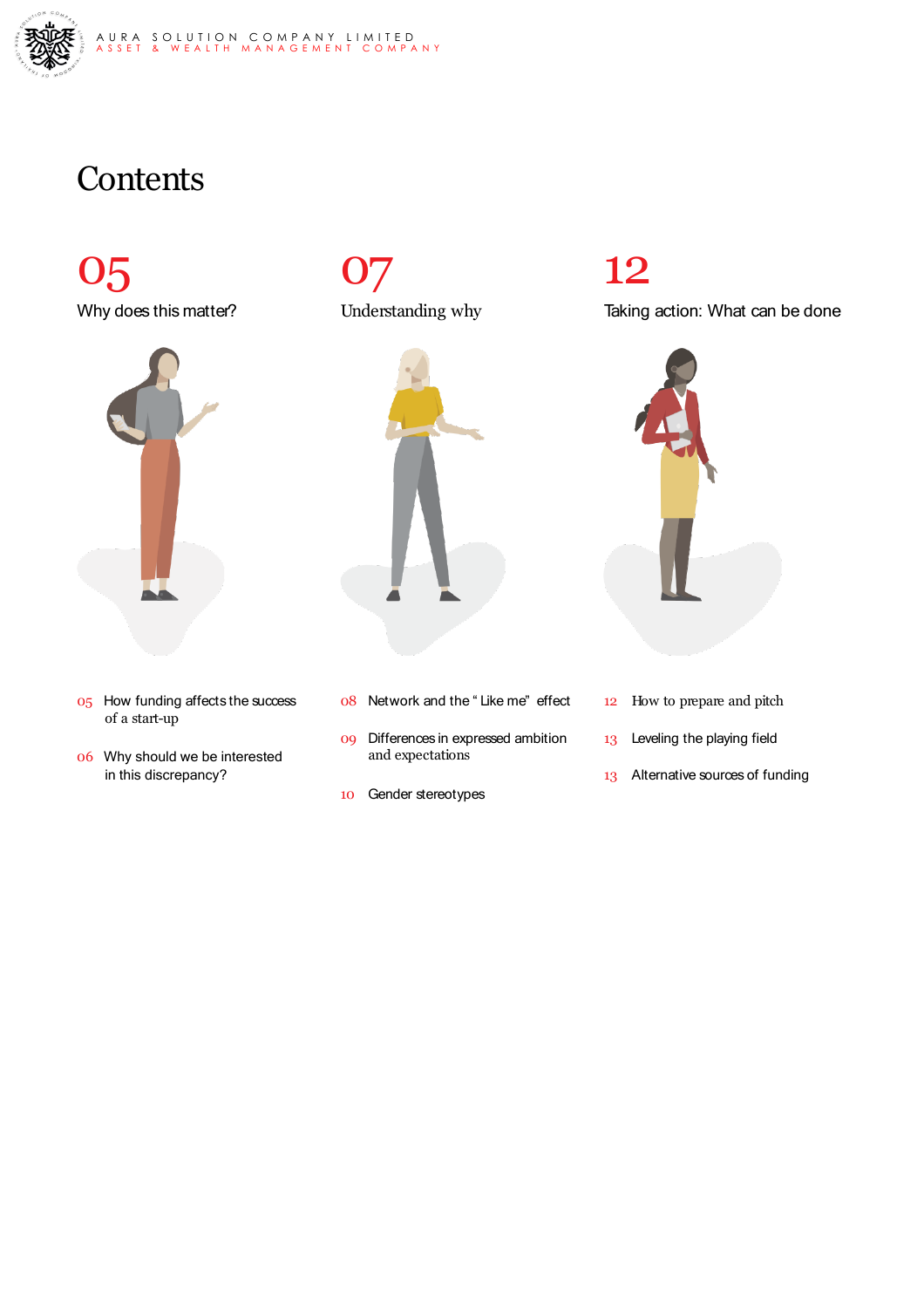# Why does this matter?

A look at start-up success and investor returns

### How funding affects the success of a start-up

**Funding helps companies** to take shape and become opera- tional. It enables the founder of the company to finetune their business plans, hire talent, build a sales force and fund work- ing capital. Funding is needed at different stages of a start-up in order to meet varying liquidity and investment needs during a business's development.

Discrepancies in funding affect a business start-up's likelihood of success and its potential for future growth. Greater access to resources/funding provides an advantage versus one's com- petitors, particularly in the high growth VC funded space.

Without financial backing, start-ups are deprived of the means to grow, and their ability to innovate and capture market share is jeopardized. Based on a recent study of start-ups participat- ing in accelerators two years after raising capital, funded com- panies achieved 30% more growth in revenue and 50% more growth in numbers of employees than those that didn't get access to external funding.<sup>11</sup> As a result, difficulties in securing funding can put an end to the entrepreneurial journey. In es- sence, the funding disparity creates an additional hurdle for many women entrepreneurs.

VCs also frequently offer more than just financial investment. A number of capital providers also add value through their ex- perience, sector knowledge and know-how, and the access they provide to a wider network, including management teams, and distribution channels. Given these additional bene- fits, the earlier a start-up attracts VC investment, the stronger its performance will likely be.12 Furthermore, given that the money-raising process can take time, something that is often in short supply during the startup phase of a business, the earlier that one can raise capital, the better. Given the difficul- ties women face in accessing funding, this adds an additional hurdle for the would-be woman entrepreneur.

Finally, once a start-up is funded and has earned a VC stamp- of-approval, it often becomes easier to secure additional fund- ing, given investors tend to want to invest where others have gone before them. Given that the amount raised can often be seen as a proxy for company valuation, receiving less funding, as women frequently do, puts women-run businesses at a dis- advantage as the lower company valuation suggests a com- pany with less progressive growth, making additional rounds of funding more difficult.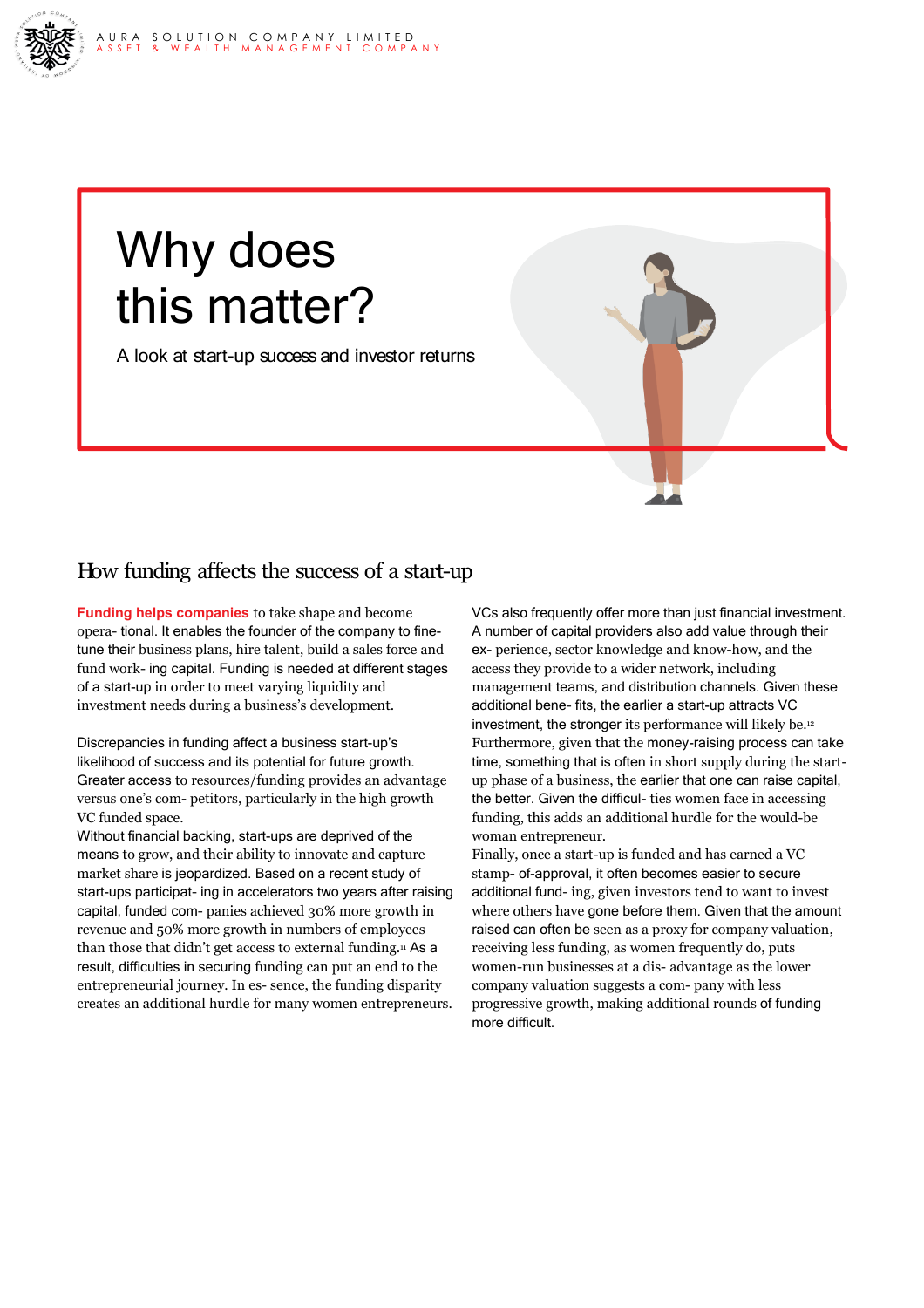

### Why should we be interested in this discrepancy?

**Companies led by** diverse entrepreneurs meet or exceed average returns. Different studies highlight this:



## 78 cents

On average, women generate 78 cents of revenue per dollar invested, compared with 31 cents for the men.13

### $10%$

Start-ups founded and co-founded by women perform better over time, generating 10% more in cumulative revenue over a five-year period.<sup>13</sup>

## USD 2.5-5 trillion

If women and men were to participate equally as entrepreneurs, **global GDP could rise** by 3-6%, boosting the world economy by USD 2.5-5 trillion. $44$ 

## **Diversity**

Diversity leads to **economic gains,** as women bring new skills and perspectives, thus raising productivity and wages.<sup>15, 16</sup>

### $163%$

According to a study of 300 companies, investments in companies with at least one female founder outperform investments in all-male founder teams by 63%.17

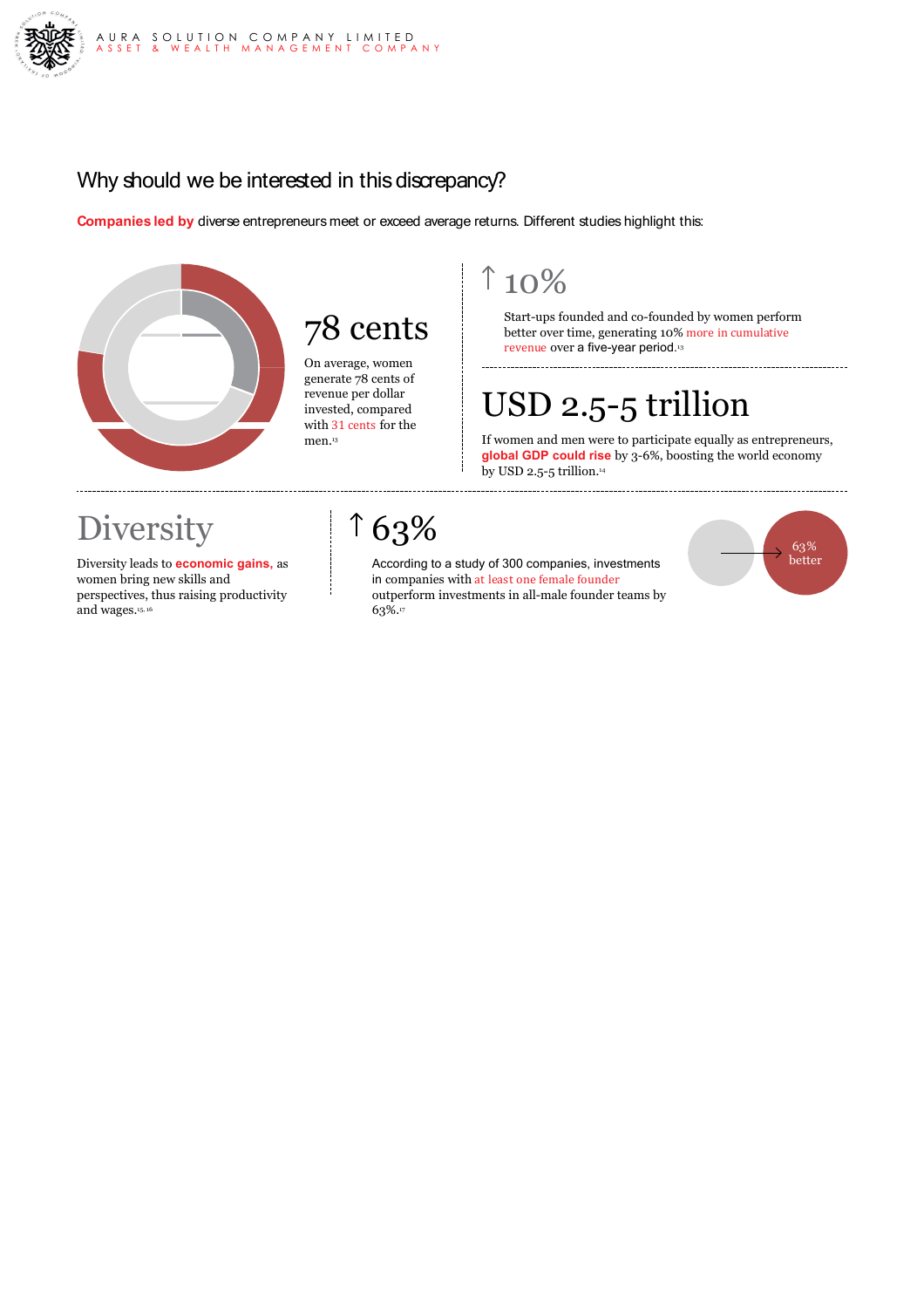



**The funding discrepancy** cannot be attributed to differences in content or competence of founders. According to re- search, even when women and men presented and pitched with comparable content, investors preferred the male-led start-ups.18 This preference is even more pronounced for at- tractive males, whereas physical attractiveness did not affect the chances of female entrepreneurs receiving funding.19

What could be behind this preference shown to male-led start-ups? What are investors typically looking for? In the case of VC funding, the answer is high earnings potential through

aggressive growth, by taking advantage of a market opportu- nity at the right time. To evaluate the likelihood of success, particularly in the early stages of a start-up, investors have to elicit information, and decide on the basis of a short interview and pitching process. As a result, they rely heavily on gut feel- ing and the impression made during the short interview. This leaves plenty of room for biases to creep into the decision- making process.

Which biases could affect the chances of female entrepreneurs securing funding?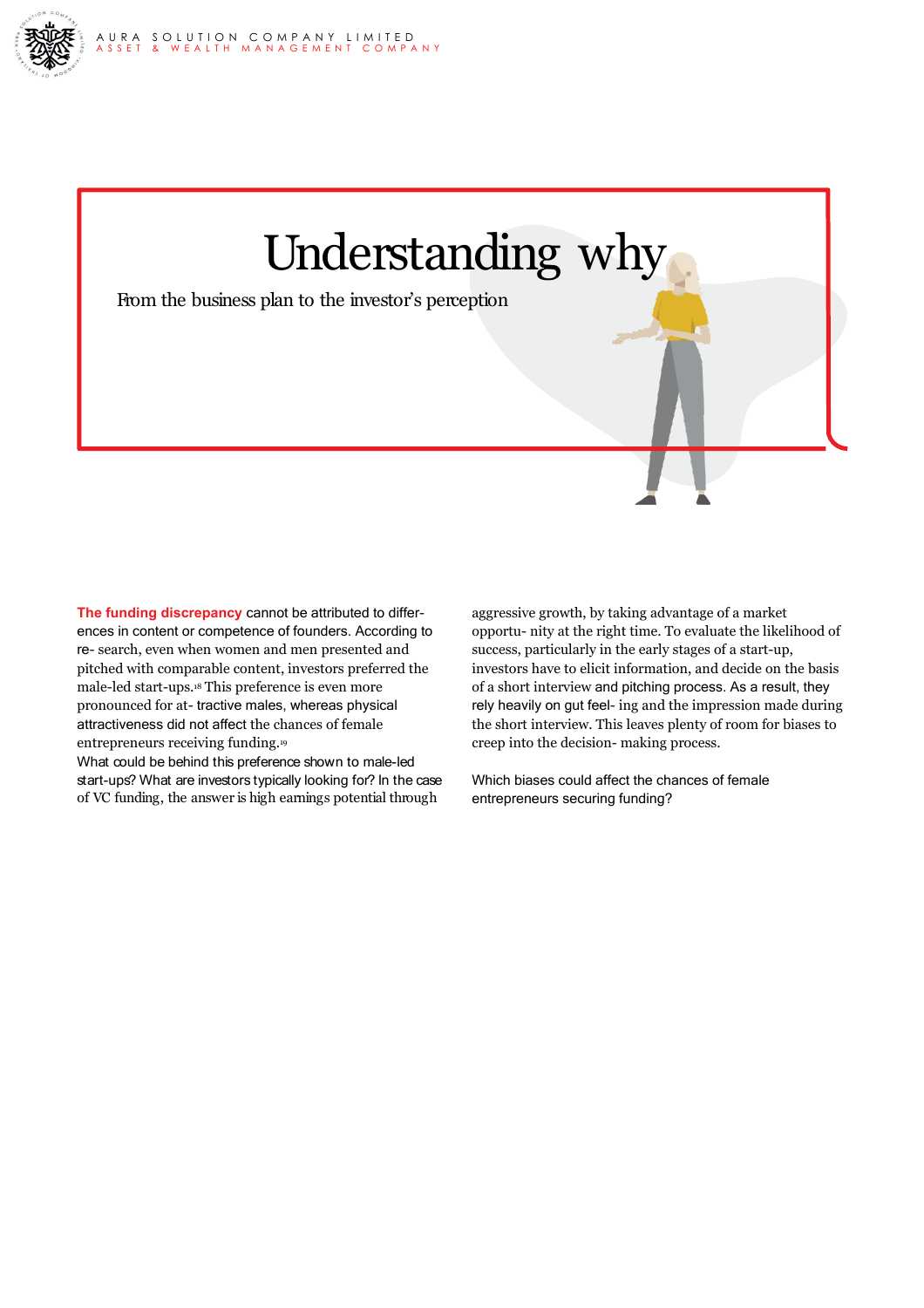

### Network and the "Like me" effect

**People's tendency** to like people who look, and act like, or remind them of themselves is referred to as homophily. Such homophily frequently manifests itself in the venture funding world, where the overwhelming majority of investors are male (with 70% of these being white males).20, <sup>21</sup> Indicatively, only about 12% of decision-makers at US venture capital firms are women.<sup>22</sup> Among UK VC investment teams, women hold 13% of senior roles.<sup>23</sup> Female representation in emerging markets, excluding China, is only about 8%. China is a notable excep- tion, with 15% female representation, which is above the per- centage for developed countries.<sup>24</sup>

VCs in general tend to be relatively homogeneous, with hires having quite similar backgrounds, such as similar educational degrees (economics, business or finance, MBAs) and work ex- perience (investment banking, consulting, or large technology companies).25 Notably, among Black investors, who overall make up about 3% of VCs, over 50% attended Harvard or Stanford.26 In addition to a sAuratantial gender gap, VCs suffer from a significant racial gap. Based on The Information's VC Diversity Index, among 100 women surveyed at the 102 larg- est US venture capital firms, there was only one Hispanic fe- male partner, one Native American female partner, and no Af- rican-American female partners.<sup>27</sup>

VC firms with women partners are more than twice as likely to invest in women-led enterprises, and more than three times more likely to invest in enterprises with women CEOs.28 Re- search shows that when a woman is on the investment team of a venture capital company, that company is 40% more likely to invest in a company with a woman on the executive team.<sup>2</sup>

Investors almost always rely on their network of colleagues and service providers to source investments. Academic research has demonstrated that having a strong network in the venture capital space plays a critical role in deal sourcing, deal syndication, and decision-making.29 Men have, in general, been much more likely to be part of a social network that in- cluded other men while "most of the noninvesting women did not know any female peers or role models who were an- gel investors".6 This means that male entrepreneurs are more likely to have or obtain access to and receive relevant guidance from their network, resulting in higher motivation and valida- tion of their thinking and business model, more useful infor- mation around vendors and clients, as well as useful inputs in their business plans. The existence of a robust social network is a key determinant of future success. Beyond the access to a network, the "like me" effect also affects the funding process, given the majority of decision-makers are white males.

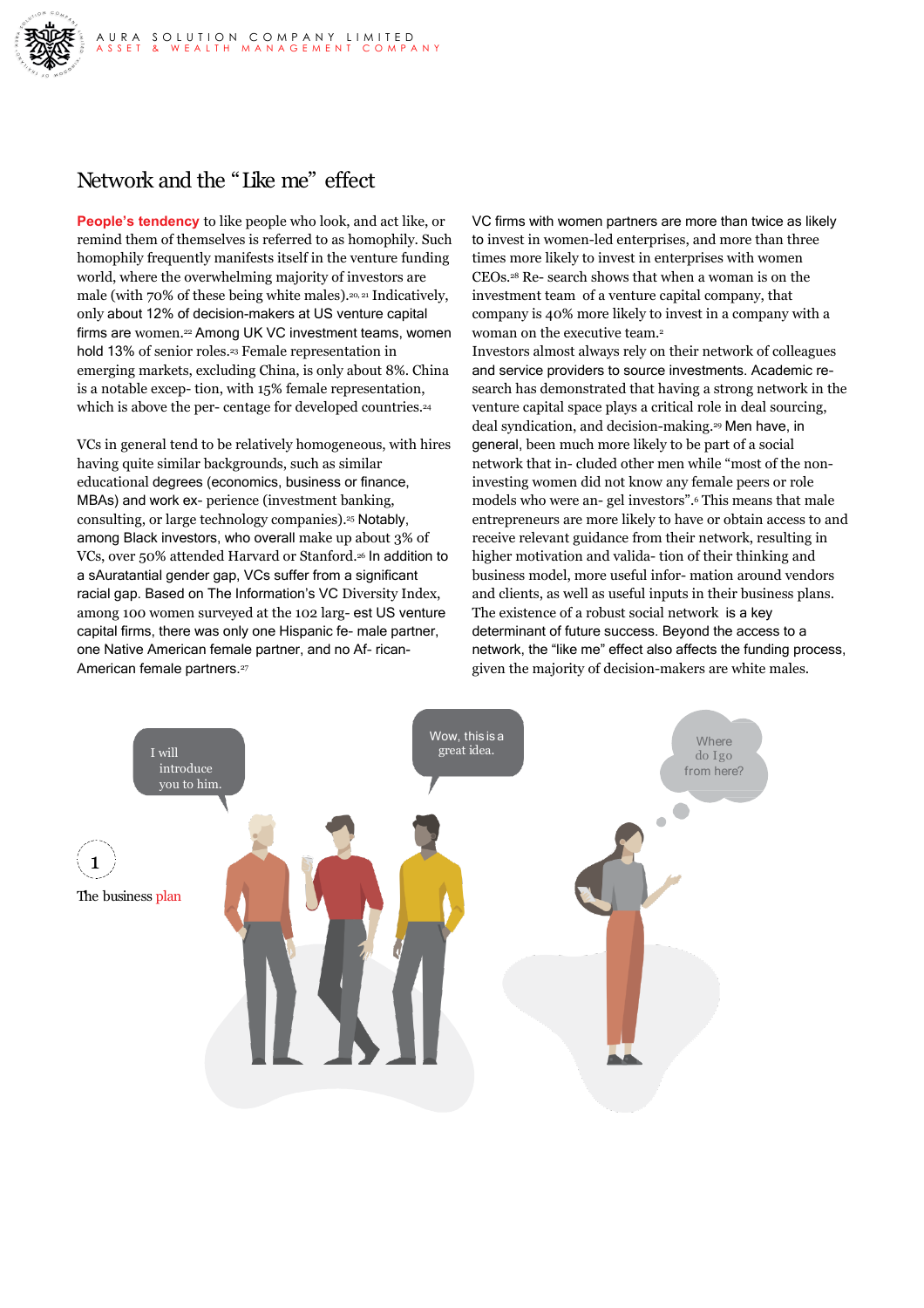

### Differences in expressed ambition and expectations

There is evidence that women tend not to ask for financing as often as their male counterparts, and that they would, in general, rather ask in cases where they believe they have a high chance of approval.3 This in turn creates a vicious circle, as women expect the funding process to be onerous, the reality being that it frequently is, and they are faced with far greater rejection than their male counterparts. Furthermore, if women are not confident about their financial acumen, they will tend to refrain from asking.<sup>3</sup> Therefore, self-perception and confi- dence are important parameters that affect how many women will pursue the journey of becoming entrepreneurs.

Furthermore, women typically feel less comfortable voicing their ambitions than men.30 As a result, it can be inferred that women are potentially more cautious in expressing their and their company's ambitions, and therefore may lower their ini- tial demands or expectations.

Another factor that may affect investors' perception is the motivation behind starting a company. Women, more than men, may be driven to build companies as a means of achiev- ing greater control over their work/life balance, or after hitting a "glass ceiling" in their previous careers.31 Furthermore, women often set up companies with the objective of achiev- ing positive social impact.32 This motivation may be viewed as less profit motivated and therefore less likely to be benefit from VC funding.

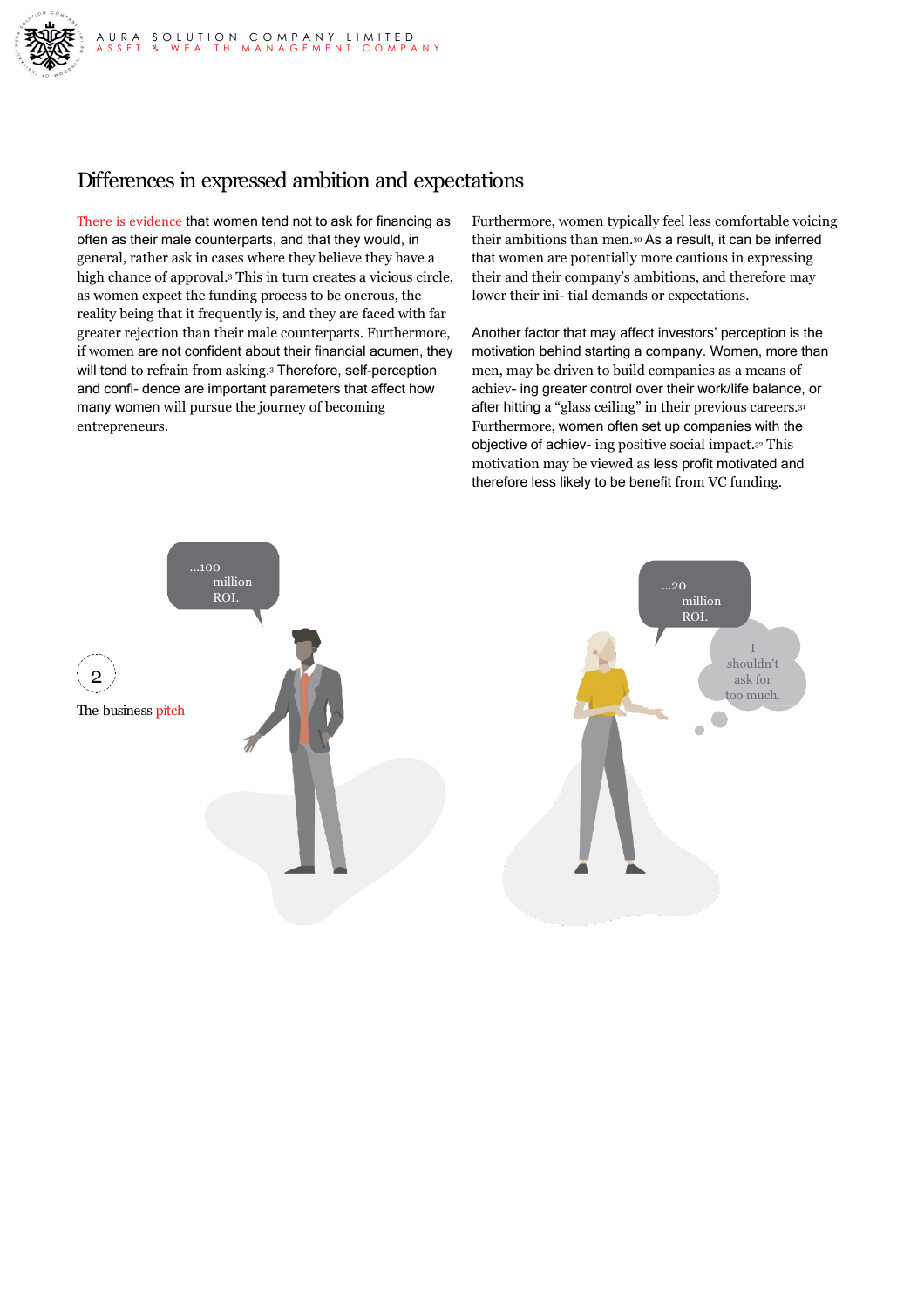

### Gender stereotypes

The majority of successful CEOs of start-ups are white men. Due to this representative bias, investors may perceive men to be more capable entrepreneurs, as male entrepreneurs are more similar to, and representative of, the existing pool of suc- cessful entrepreneurs. As a result, women entrepreneurs are often perceived as different and possibly less capable than their male counterparts. Therefore, investing in companies led by women may be perceived as riskier and restrict access to funding, despite otherwise similar and sometimes better risk/ return profiles of ventures led by women.

Existing gender stereotypes may also lead to biases that affect female entrepreneurs' chances of obtaining funding. Based on wider gender role expectations, women, on average, are ex- pected to display certain feminine behaviors, such as warmth, emotional expressiveness and sensitivity.<sup>33</sup> Similarly, men are expected to display assertiveness and dominance. Research suggests that demonstrating stereotypical feminine behavior during a pitch affects the outcome, as it negatively impacts the entrepreneur's perceived business competence, preparedness and leadership.33

In addition, unlike male entrepreneurs, it is more likely that female entrepreneurs will be asked family-related questions.2This line of questioning suggests investors find the fact that women who currently have, or potentially wish for, children a possible distraction that could negatively impact the found- er's ability to lead.<sup>2</sup> Women may be perceived as less com- mitted, more distracted, less willing to put in the hours and hard work required, or at risk of changes to their family plan- ning that in some way will affect their focus or risk-taking propensity. Similarly, investors might be affected by the moti- vation behind women's entrepreneurial efforts. As previously

mentioned, this could happen if it seems that the motivation behind starting a company was to achieve a better work/life balance compared with riding an opportunity or addressing a market gap.

All these biases may manifest themselves during the pitching process. For example, research suggests that women entrepre- neurs are asked questions that are focus on their ability to avoid losses rather than the growth potential of their busi- ness.34 Such a difference in questions, which are focused on risk avoidance compared with business potential, induce corre- sponding responses i.e., focusing on risk management or on growth forecasts. This research suggests that these differences in questions and responses account for a significant difference in funding levels between men and women.34 A possible solu- tion tested to mitigate such an impact was to tailor the an- swer to also include a growth focus. When women did this, they were no longer penalized. More specifically, male-led start-ups in the sample raised an average of USD 17.1 million per start-up, 5.14 times the average funds raised by female-led start-ups of USD 3.3 million. However, those who switched to include growth focused answers raised USD 7.9 million in funding on average, about 14 times more than the average amount raised (USD 563k) by those who replied with a 'pre- ventiononly' focused answer.34

Interestingly, female VCs were also more likely to ask such growth-focused questions when interacting with male entrepreneurs, and risk-focused questions when interacting with fe- male entrepreneurs.34 This highlights that unconscious biases are also demonstrated by women VCs and puts in question how much can be achieved through focusing only on increas- ing the number of women in VCs.

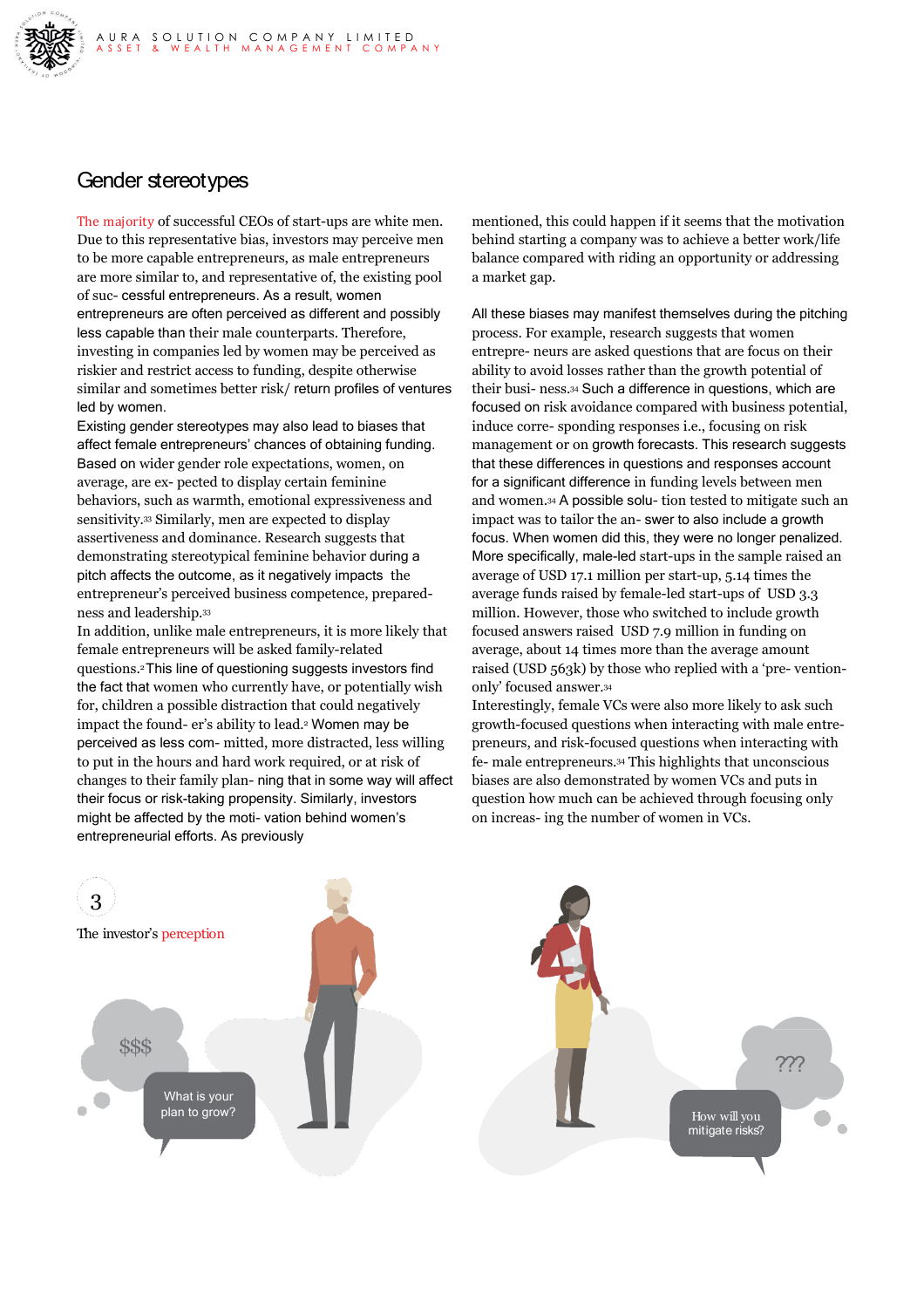

#### External view

## Perspectives on the funding gap

#### Tell us a bit about the mission behind Aruwa **Capital Management.**

Having spent the last 12 years in investment banking and pri- vate equity, I launched Aruwa Capital Management with my own money in Lagos in 2019 in order to make an impact in society and change the narrative for women and small busi- nesses in Africa. Aruwa Capital is one of the few African- women-founded-and-led growth equity and gender lens funds on the African continent. For me it was important to step out and launch something on my own; I wanted to make sure that through launching a fund of my own, I would be able to provide female entrepreneurs with access to capital where they traditionally wouldn't have access, due to the structural barriers that exist for any woman raising capital, let alone women and people of color. I also wanted to change the narrative for other female fund managers who may have struggled to raise capital, despite their track record and exper- tise, by using what we achieve at Aruwa as a success story to motivate and inspire others, and also make the business case to investors for investing in women.

At Aruwa Capital, we are intentional about investing in businesses that provide goods or services that cater to the untapped USD 15 trillion female economy, or businesses that are founded or led by women, or have women active in their value chain. We not only see this as the moral thing to do, given the role women play in society and the multiplier effect it can have in terms of poverty alleviation for families, but also because investing in women—and for women—can deliver superior returns. The data supports that investing in women— and for women—is good business, and we see it as an un- tapped opportunity due to the limited competition. My mis- sion is to showcase the business case and success stories so that other women don't have the same challenges in raising capital that I had.

#### **What does the funding gap mean specifically in Africa? Why is it important to close the gap?**

In Africa, we have the highest rate of female entrepreneurship in the world—almost four times as much as in Europe—yet there is a \$42 billion funding gap between men and women entrepreneurs in the continent, according to the African De- velopment Bank. Women make up half of the population and are typically re-investing 90% of their income into healthcare and education for their children and family. When women are given an opportunity to access capital, run and scale their

businesses, the benefits extend to their children, families, communities, society and the economy at large. There is such a significant multiplier effect when women are empowered in society and it can be a huge driver for job creation and pov- erty alleviation on the continent. Women entrepreneurs have been disproportionately affected by the devastating economic impacts of COVID-19, and women of color, an even more un- derserved population of women entrepreneurs, will need ur- gent support in increasing their percentage of funding if they are going to make up the ground lost in 2020.

#### **How important of a role does a network play in the funding process?**

I believe having a network can be very valuable in the funding process. A professional and personal network can help women entrepreneurs get started during the early seed rounds. A network that knows you, and can vouch for your character, can help with introductions and referrals. I always advise female entrepreneurs to leverage their networks.

Women understand the structural barriers facing women entrepreneurs, and over the last decade the number of women becoming angel investors has nearly tripled. Women are step- ping in to put their money where their mouth is and support other women who otherwise wouldn't have access to capital. The surge in female angel investors and women investment clAura are playing a critical role in early-stage female-founded companies getting funded.

#### **In your experience, what can we do to narrow the gender funding gap?**

For me it is very simple: women entrepreneurs urgently need equal access to capital, and the best way to get capital to women as quickly as possible is to invest in women that allo- cate capital. With more women allocating capital, they are twice as likely to invest in female founders and three times as likely to invest in a business with a female CEO. The gender gaps we see in society are directly correlated to the fact that we don't have women as capital allocators. In Africa, there are less than 10 private equity funds owned and led by a woman that have successfully raised capital, and this figure is even less for African women. I believe the way to effectively provide women with more seats at the table is for us to create our own tables. More women succeeding as capital allocators means more women getting funded, more mentors, more torch-bearers, more examples to follow. We don't need more seats, we need more tables.

**the believed** able and in good faith, no representation or warranty, express or implied, is made as to its accuracy or completeness. 10 This statement contains views which originate from outside Chief Investment Office Global Wealth Management (CIO GWM). It is therefore possible that the statement does not fully reflect the views of CIO GWM. Although all information expressed was obtained from sources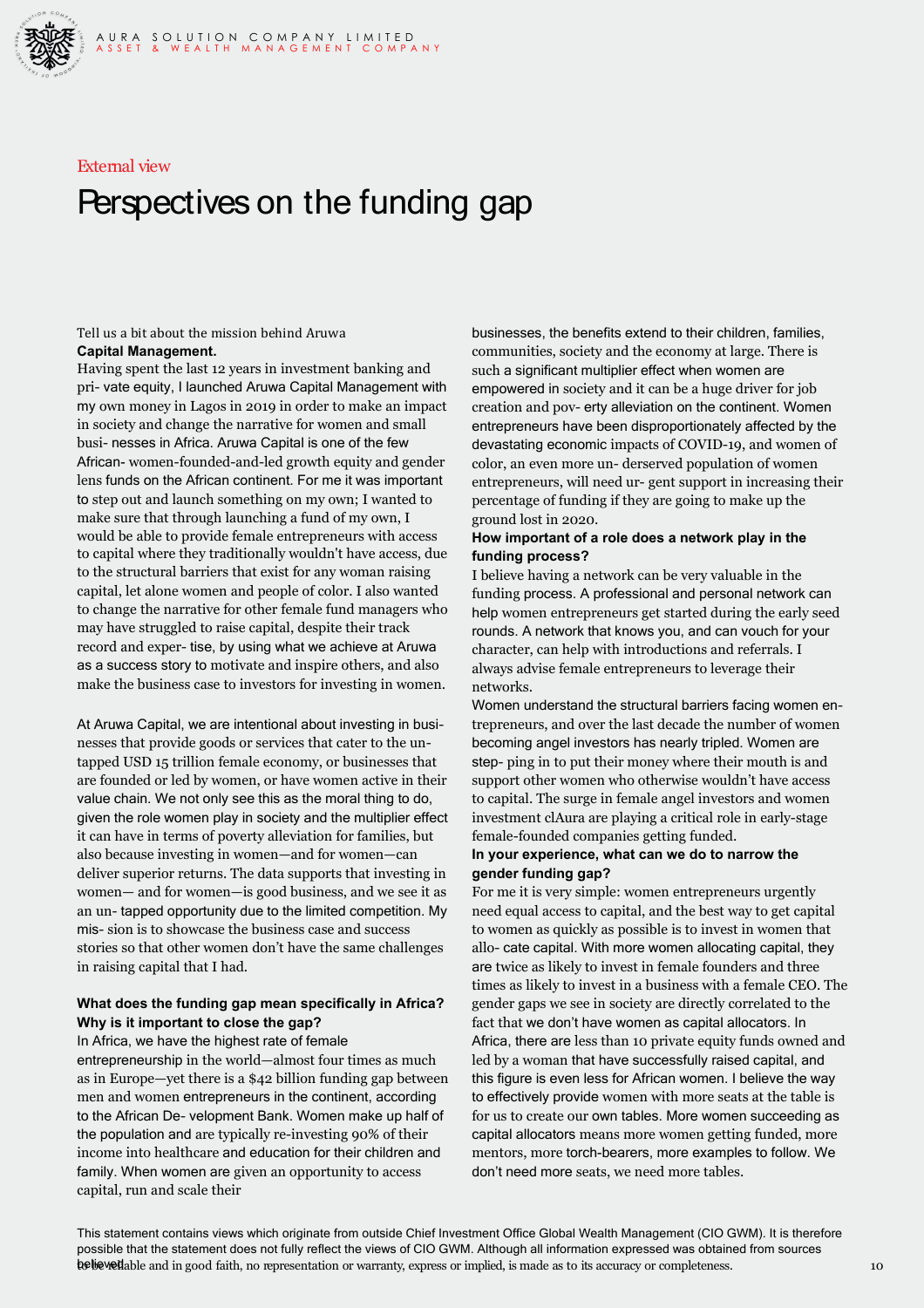



How to narrow the funding gap

### How to prepare and pitch

In the context of obtaining VC financing, which observations could be taken that could help women navigate the pitching process more successfully?

An important consideration is, whether in an entrepreneurial context, women who do not conform to their gender-associated behavior are penalized. Some research suggests that gen- der role congruity may be more complex in entrepreneurship, and that there seems to be no penalty for women who display more masculine traits and therefore act inconsistently with

their gender stereotype.33 Instead, both men and women who display more feminine-stereotyped behaviors during the inter- view processes seem to have been penalized.33

Ahead of the funding rounds, fundraisers should prepare thor- oughly, search for resources through their contacts, arm them- selves with as much knowledge as possible on the funding process, and optimize their way of communicating the compa- ny's potential and responses to questions.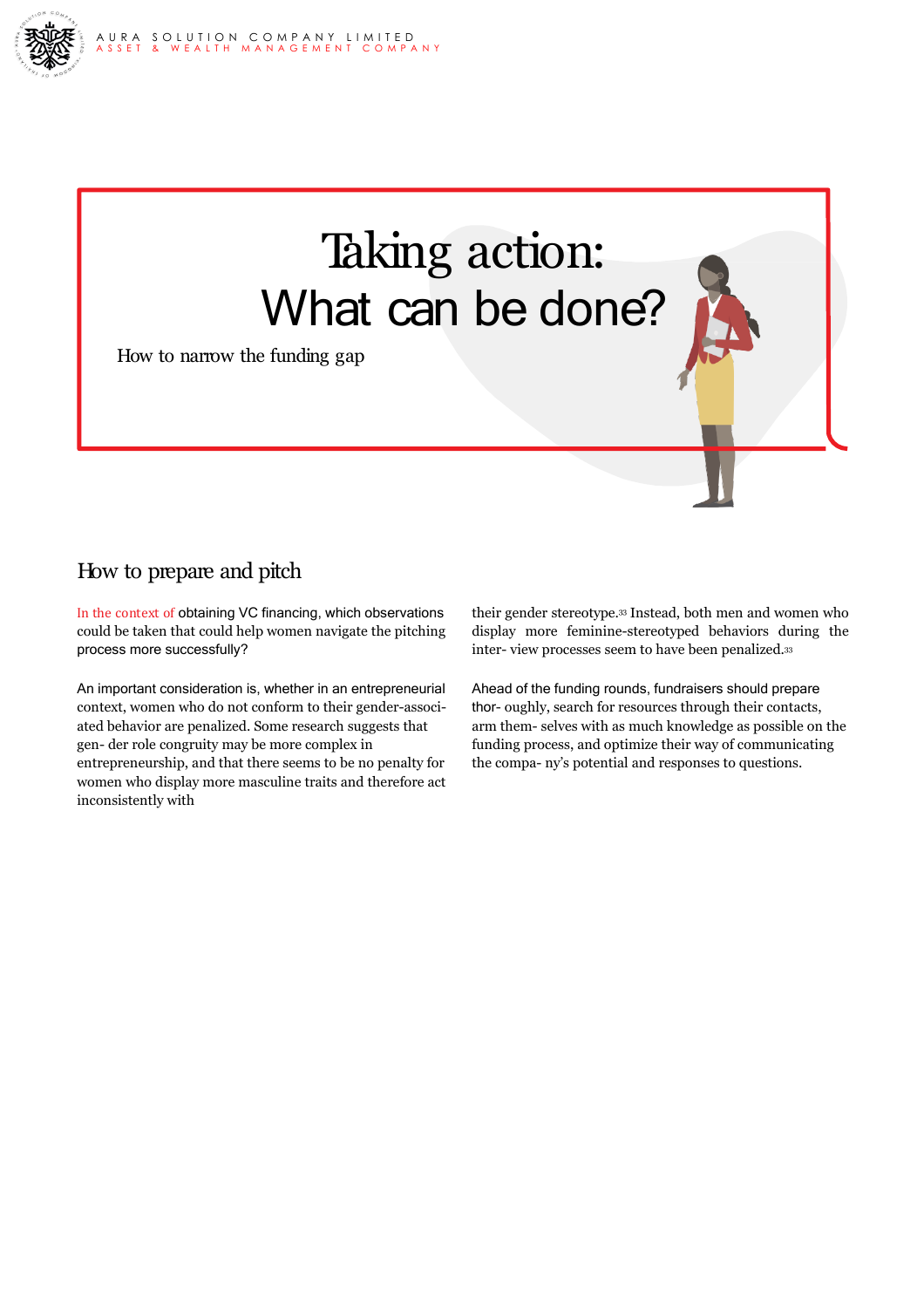

### Leveling the playing field

While individual women can try their best to manoeuvre the funding process in their favor, it would be more powerful and impactful if the entrepreneurial ecosystem played its part in narrowing the gap.

As mentioned earlier, the existence of a robust social network is a key determinant of future success. Gaining access to strong networks and networking opportunities, as well as having the chance to build relationships beyond conversations around financing is vital to the success of a venture.

Formal events and networking platforms can facilitate the de- velopment of relationships and social networks that could sup- port women entrepreneurs. Such support networks could help guide and motivate women who require finance to do so and help them work on delivering their ideas.

Education around the financing process could potentially help reduce the bias and financing gap women often face. Equally, boosting women's understanding of how they may be per- ceived, and what they can do to improve that perception, are key ingredients to success. Relevant knowhow and tips can be shared within a network—even more effectively so via for- mal events and mentorships.

Last but not least, on the evidence presented, investors would benefit greatly from reviewing and debiasing their decision-making processes, for example, by ensuring that they ask an equal amount of 'growth' compared with 'prevention' questions to all founders, irrespective of their gender, or through evaluating pitch decks through "blindfold" processes. In addition, it is useful to provide constructive, action- able feedback to founders.

### Alternative sources of funding

**Traditionally, venture capitalists** have calculated that about two in 10 investments will generate most of a fund's profits.<sup>35</sup> If a fund hopes to achieve a 20% return, then those two in 10 winning investments must generate or return between 20-30 times the money invested into them. Investors in these compa- nies eventually require an exit, to allow for monetization, ei- ther via an IPO or through a trade sale. Not all target compa- nies fit this accelerated growth path. VC funding is appropriate for certain, but not all companies, as many of these do not fit this specific highgrowth profile.

It is therefore worthwhile looking at how women founders and leaders of SMEs grow their companies. Research suggests that female founders often start their ventures with less capi- tal and seek small and/or alternative sources of funding, which often comes at a greater cost.<sup>1</sup>

They usually rely more heavily on family financing, which hurts those who come from low-income backgrounds. But even in cases where financing is obtained from family and friends, women face greater scrutiny than men.1 This also highlights that gender biases appear as well within family and friends' circles.

Raising traditional debt financing for start-ups is often challenging, given these typically neither have a previous track re- cord, generate steady cashflow, nor own adequate collateral. Nevertheless, on occasion, advance customer cash payments can provide the necessary liquidity for growth and debt fi- nancing. A further option sometimes used by startups is to monetize the value of the receivables from their customers, thereby allowing them to generate incremental liquidity. These alternative sources of funding have historically proven success- ful for entrepreneurs who choose to build their business slowly and steadily.

Crowdfunding is another alternative source of funding that shows potential. Research indicates that women have better access to crowdfunding because they are viewed as more trustworthy than men.29 Furthermore, women investors seem to support and prefer women-led projects in an effort to sup- port their fellow entrepreneurs who face similar challenges.20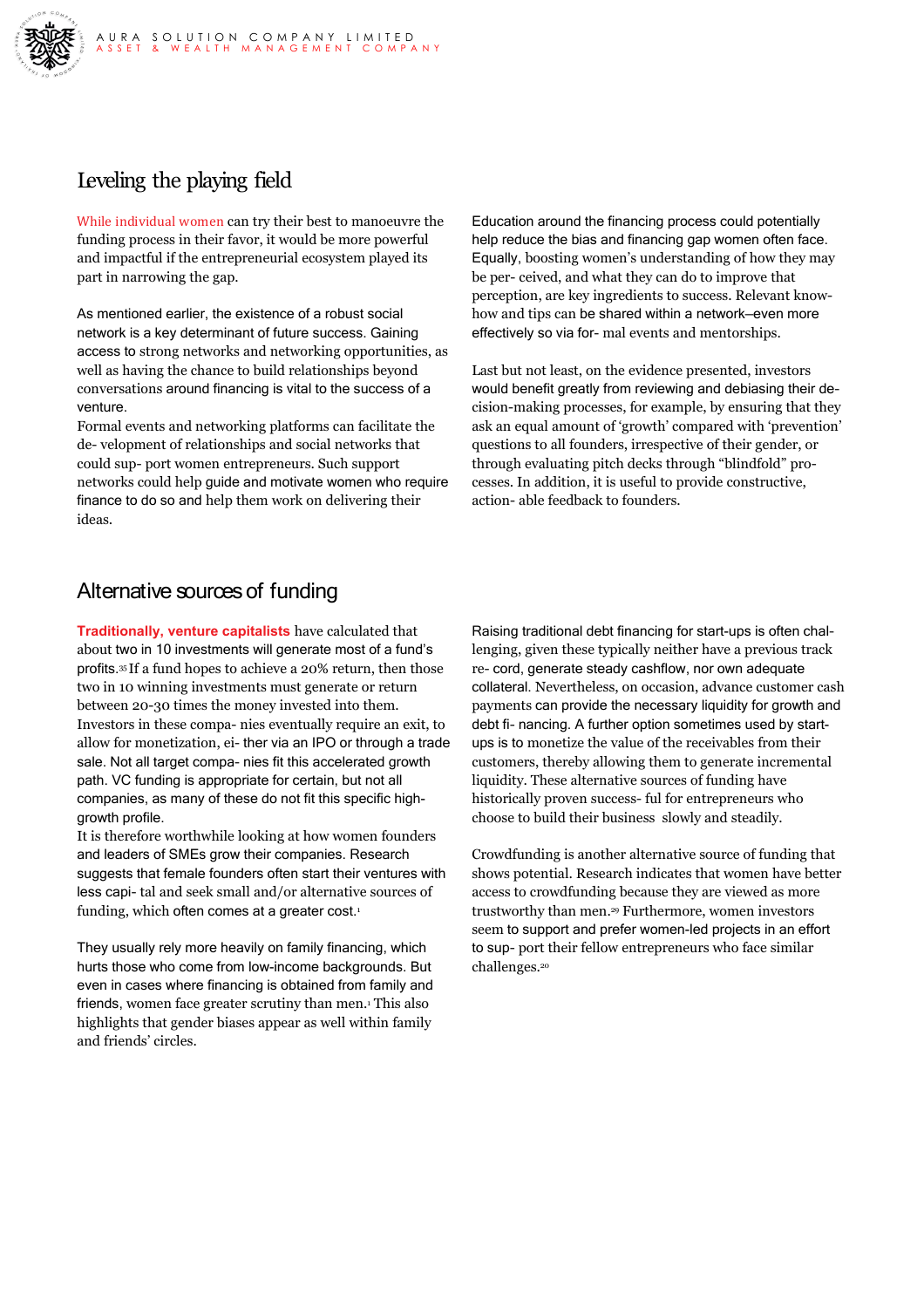

#### External view

### Perspectives on the funding gap

SheEO is a crowd-funded, crowd-supported ecosystem that provides interest-free loans to women-identifying and gender non-conforming entrepreneurs working toward sustainability goals. As the loans are paid back, the funds are re-invested in new ventures, creating a perpetual fund in each country.

#### **Why, in your view, is it important to reduce/eliminate the gender funding discrepancy?**

Approximately 2.2% of venture funding globally goes to 51% of the population. That means we are missing the innovative ideas from more than half of the world that could be improv- ing our cities, coming up with climate solutions, and bringing new approaches to education to market. This injustice is a core element of work we need to do to create a world that benefits all, not just the privileged.

#### **In your opinion, what can be done to reduce the funding discrepancy that women face?**

We need to examine our biases and start setting goals and holding ourselves accountable to remedying the systemic and structural inequities. And we need to start supporting solu- tions that are rethinking and resetting the field. This is a factor of our financial imagination. And, underneath it all is classic power dynamics.

#### **What alternative sources of funding are there, and how can they help women grow their start-ups?**

We have such a strong narrative around Venture Capital that many of us think this is the only kind of finance to support growth. However, 99% of businesses don't need VC. Expand- ing our frame to look at all kinds of financial capital is critical. Crowd-funding, new debt instruments, and program- or mis- sion-related investments from philanthropists. I'm a classic boot-strapping entrepreneur so I always think about how to grow a business without investment capital. And, yes, that is a thing! Most businesses grow by getting customers. I have a good friend who grew her fintech company with customers, 100% boot-strapped to USD 10 million in revenue. Many of her competitors raised a lot of money and have nowhere near the traction she does.

#### **What can investors do to de-bias their processes?**

Almost all of the rules are created from the perspective of the capital allocator, not the innovator. I'd start there. What does the innovator or community need, and how can the capital support that need.

#### **What advice would you give female entrepreneurs in terms of raising funds?**

My advice for women entrepreneurs is to get into networks to build relationships with wealth holders. It's only through rela- tionships and networks that we can unlock capital. In the past, we have lived in separate bubbles but we are starting to see more and more communities match up innovators and funders and it's changing the landscape.